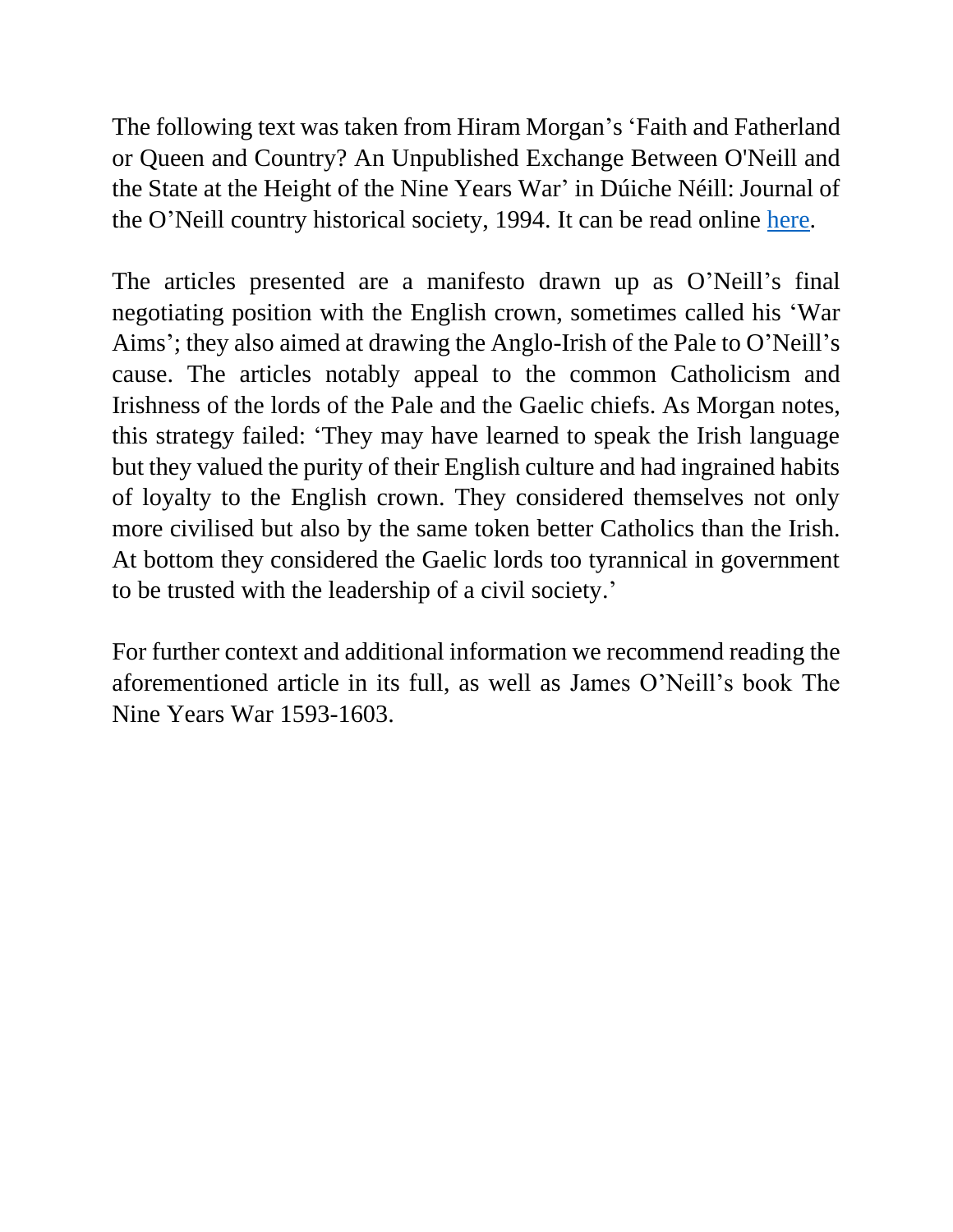## 'Articles intended to be stood upon by Tyrone', Nov-Dec 1599.

*Sir Robert Cecil has endorsed these with the word* 'Ewtopia'

1. That the Catholic, Apostolic and Roman religion be openly preached and taught throughout all Ireland, as well cities as borough towns, by Bishops, seminary priests, Jesuits and other religious men.

2. That the Church of Ireland be wholly governed by the Pope.

3. That all cathedrals and parish churches, abbeys, and all other religious houses, with all tithes and church lands, now in the hands of the English, be presently restored to the Catholic churchmen.

4. That all Irish priests and religious men, now prisoners in England or Ireland, be presently set at liberty, with all temporal Irishmen, that are troubled for their conscience, and to go where they will without further trouble.

5. That all Irish priests and religious men may freely pass and repass, by sea and land, to and from foreign countries.

6. That no Englishman be a churchman in Ireland.

7. That there be erected an university upon the Crown rents of Ireland, wherein all sciences shall be taught according to the manner of the Catholic Roman Church.

8. That the Governor of Ireland be at least an Earl, and of the Privy Council of England, bearing the name of Viceroy.

9. That the Lord Chancellor, Lord Treasurer, Lord Admiral, the Council of State, the Justices of the laws, Queen's Attorney, Queen's Serjeant, and

Taken from *Cal. S.P. Ire, 1599-1600*, pp.279-80 in which the language has been modernised.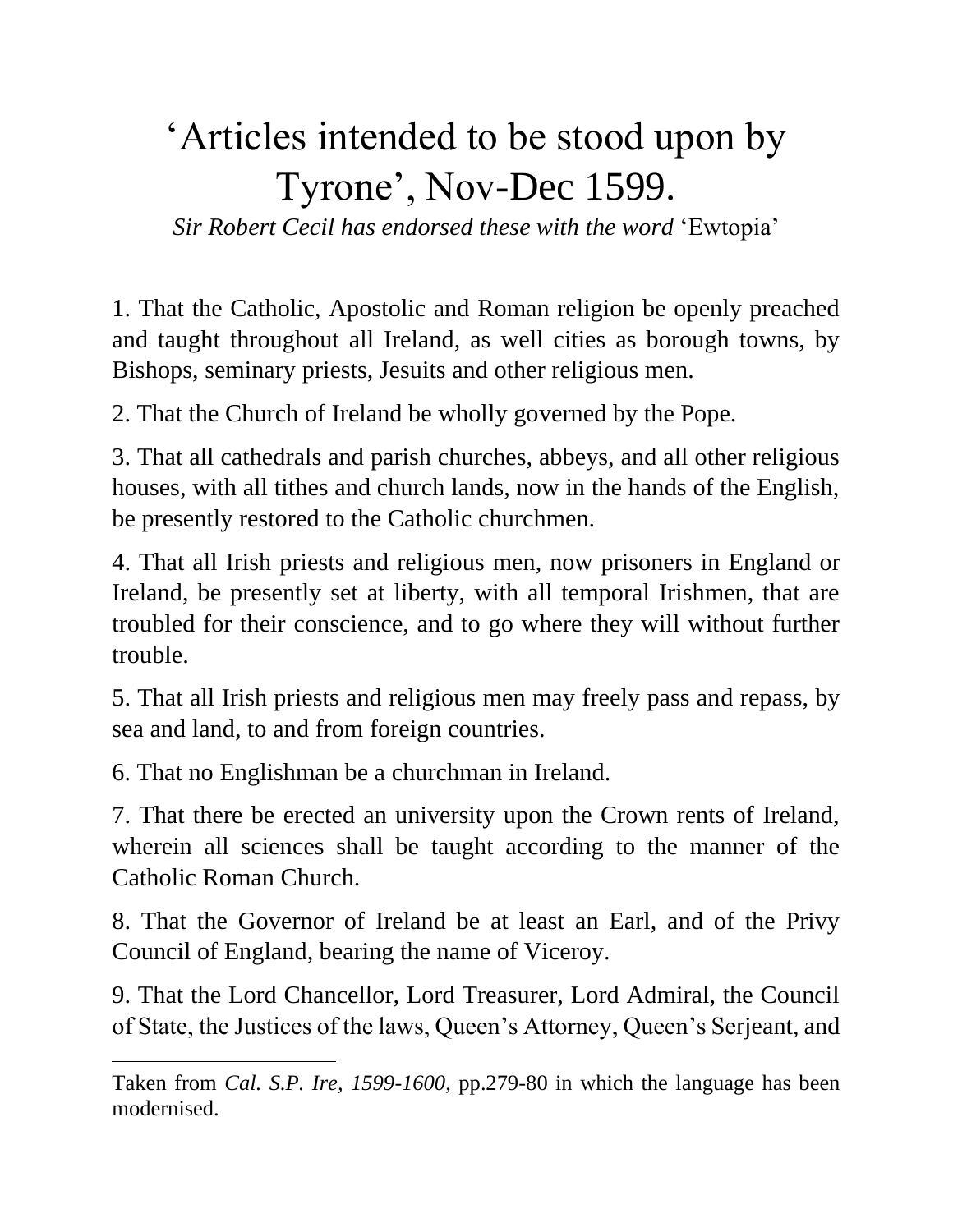all other officers appertaining to the Council and law of Ireland, be Irishmen.

10. That all principal governments of Ireland, as Connaught, Munster, &c., be governed by Irish noblemen.

11. That the Master of Ordnance, and half the soldiers with their officers resident in Ireland, be Irishmen.

12. That no Irishman's heirs shall lose their lands for the faults of their ancestors.

13. That no Irishman's heir under age shall fall in the Queen's or her successors' hands, as a ward, but that the living be put to the heir's profit, and the advancement of his younger brethren, and marriages of his sisters, if he have any.

14. That no children nor any other friends be taken as pledges for the good abearing of their parents, and, if there be any such pledges now in the hands of the English, they must be presently released.

15. That all statutes made against the preferment of Irishmen; as well in their own country as abroad, be presently recalled.

16. That the Queen nor her successors may in no sort press an Irishman to serve against his will.

17. That O'Neill, O'Donnell, and the Earl of Desmond, with all their partakers, may peaceably enjoy all lands and privileges that did appertain to their predecessors 200 years past.

18. That all Irishmen, of what quality they be, may freely travel in foreign countries for their better experience, without making any of the Queen's officers acquainted withal.

19. That all Irishmen may as freely travel and traffic all merchandises in England as Englishmen, paying the same rights and tributes as the English do.